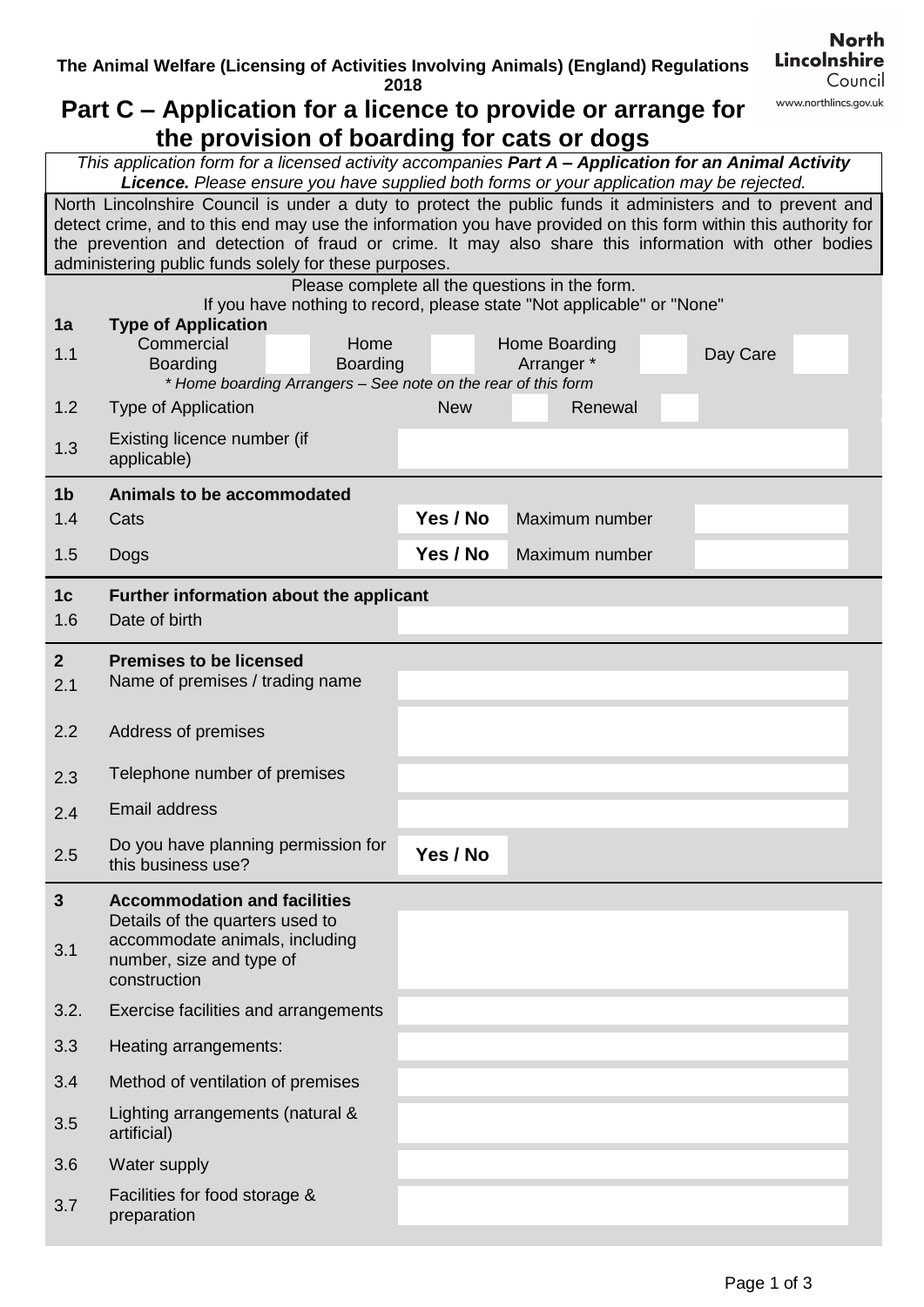| 3.8                   | Arrangements for disposal of<br>excreta, bedding and other waste<br>material    |          |          |                                               |
|-----------------------|---------------------------------------------------------------------------------|----------|----------|-----------------------------------------------|
| 3.9                   | Isolation facilities for the control of<br>infectious diseases                  |          |          |                                               |
| 3.10                  | Fire precautions/equipment and<br>arrangements in the case of fire              |          |          |                                               |
| 3.11                  | Do you keep and maintain a register<br>of animals?                              |          | Yes / No |                                               |
| 3.12                  | How do you propose to minimise<br>disturbance from noise?                       |          |          |                                               |
| 4<br>4.1              | <b>Veterinary surgeon</b><br>Name of usual veterinary surgeon                   |          |          |                                               |
| 4.2                   | Company name                                                                    |          |          |                                               |
| 4.3                   | Address                                                                         |          |          |                                               |
| 4.4                   | Telephone number                                                                |          |          |                                               |
| 4.5                   | <b>Email address</b>                                                            |          |          |                                               |
| 5a<br>5.1             | <b>Emergency key holder</b><br>Do you have an emergency key<br>holder?          | Yes / No |          | If no, go to 6.1                              |
| 5.2                   | Name                                                                            |          |          |                                               |
| 5.3                   | Position/job title                                                              |          |          |                                               |
| 5.4                   | Address                                                                         |          |          |                                               |
| 5.5                   | Daytime telephone number                                                        |          |          |                                               |
| 5.6                   | Evening/other telephone number                                                  |          |          |                                               |
| 5.7                   | <b>Email address</b>                                                            |          |          |                                               |
| 5.8                   | Add another person?                                                             |          | Yes / No | If no, go to 6.1                              |
| 5 <sub>b</sub><br>5.9 | Emergency key holder 2*<br>Name                                                 |          |          |                                               |
| 5.10                  | Position/job title                                                              |          |          |                                               |
| 5.11                  | Address                                                                         |          |          |                                               |
| 5.12                  | Daytime telephone number                                                        |          |          |                                               |
| 5.13                  | Evening/other telephone number                                                  |          |          |                                               |
| 5.14                  | <b>Email address</b>                                                            |          |          |                                               |
| 5.15                  | Is this person the resident of a premises under<br>a home boarding arrangement? |          | Yes / No | Only applicable to Home Boarding<br>Arrangers |